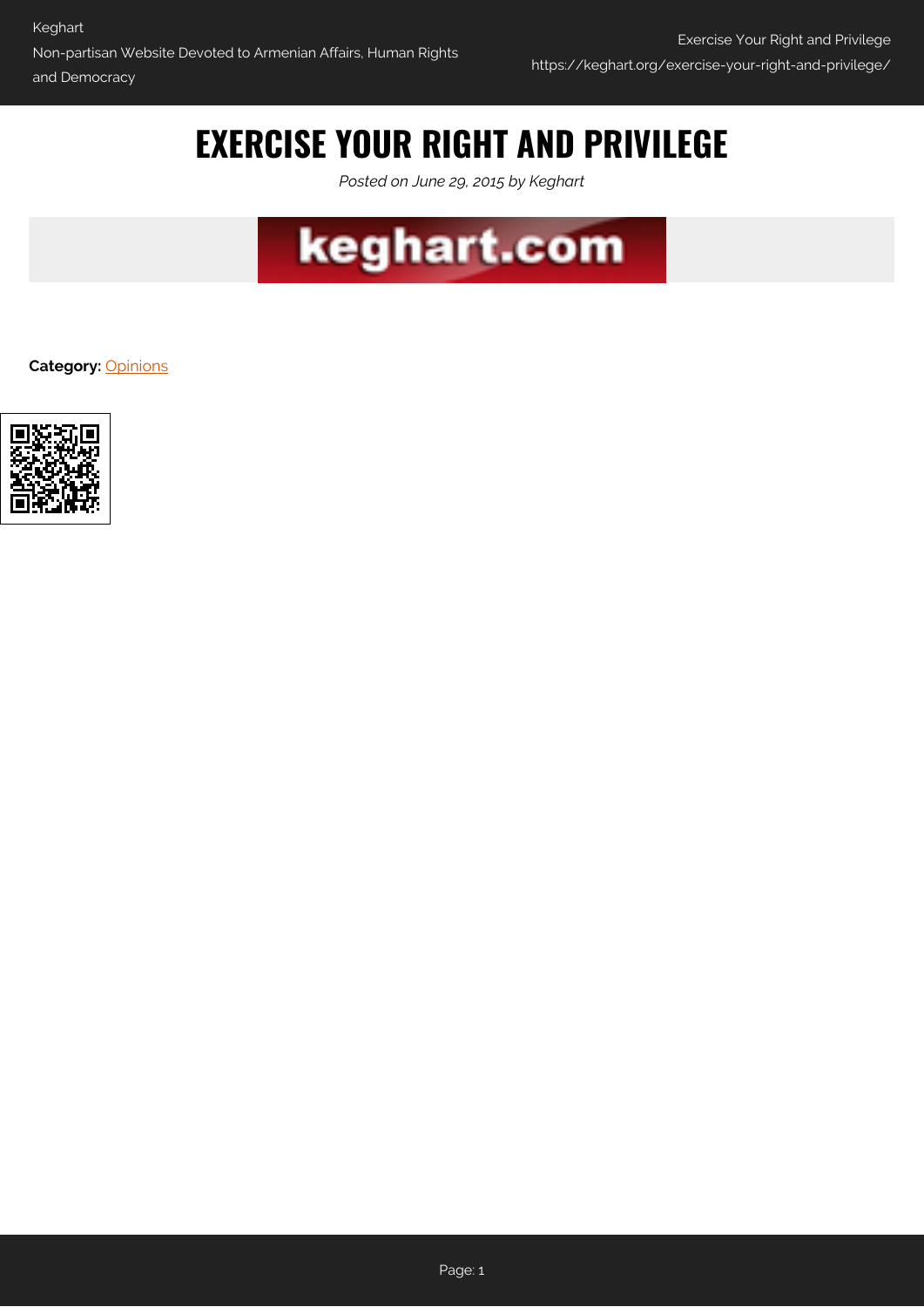## **Dikran Abrahamian**, Ontario, 27 June 2015

These thoughts--long in advance of the Canadian federal elections in October--are precipitated by the announcement of Norair Serengulian that he has withdrawn his candidacy for the Liberal Party nominations in the Montreal suburb of Ahuntsic-Cartierville.

#### $\pmb{\times}$

Keghart.com and other media venues have previously reflected on four Canadian-Armenians aspiring for the nomination as candidates under the banner of the Liberal Party of Canada. Following the defeat of Vicken Darakjian in Laval-Les Îles, there remained three candidates, i.e. Ohannes (Hovig) Tufenkjian campaigning in Vimy riding (Laval), Viken Attarian and Norair Serengulian in Ahuntsic-Cartierville.

## **Dikran Abrahamian**, Ontario, 27 June 2015

These thoughts--long in advance of the Canadian federal elections in October--are precipitated by the announcement of Norair Serengulian that he has withdrawn his candidacy for the Liberal Party nominations in the Montreal suburb of Ahuntsic-Cartierville.

#### $\pmb{\times}$

Keghart.com and other media venues have previously reflected on four Canadian-Armenians aspiring for the nomination as candidates under the banner of the Liberal Party of Canada. Following the defeat of Vicken Darakjian in Laval-Les Îles, there remained three candidates, i.e. Ohannes (Hovig) Tufenkjian campaigning in Vimy riding (Laval), Viken Attarian and Norair Serengulian in Ahuntsic-Cartierville.

On June 26, 2015 Mr. Serengulian--on his **[Facebook](https://www.facebook.com/Norair2015)** page--stated, "Today, I am announcing my withdrawal as candidate for the Liberal Party of Canada nomination contest in Ahuntsic-Cartierville. I do so with the strong conviction that, at this point in time, it is in the best interest of both the Liberal Party and my supporters. I wish the best of luck to all of the remaining six Liberal nomination candidates for Ahuntsic-Cartierville, all of whom I've had the privilege to work closely with, and that today, I feel I can call my friends. As I have done for over 20 years, I look forward to working with the eventual Liberal candidate to win the confidence of the residents of Ahuntsic-Cartierville."

In [November 2014](http://www.keghart.com/Report-Q-Nomination) Keghart.com had pointed out the disadvantage of having two Armenian candidates within the same riding as it would split the Armenian votes and hurt both candidates. Mr. Serengulian's withdrawal provides an opportunity to coalesce the Armenian votes around one candidate and spare everyone the anxiety and agony of witnessing Armenians split into two camps with the highly-possible defeat of both candidates. Mr. Serengulian and the Armenian Revolutionary Federation, which supported him, should be commended for their wise decision.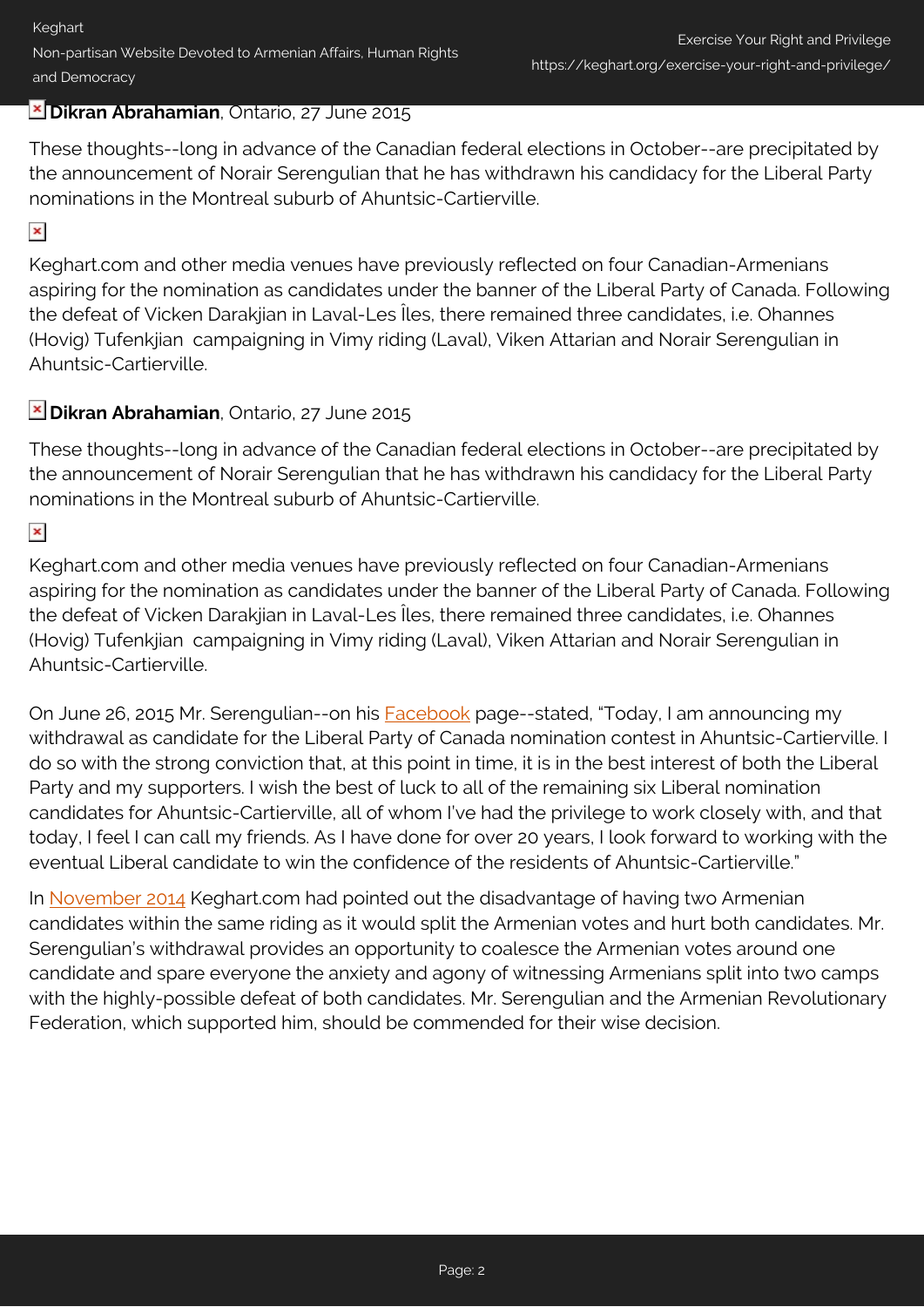Armenian candidates. However, the recently-formed Armenian Canadian Conservative Association (ACCA) ostensibly will favor candidates of the Conservative Party.

So far no major issues have appeared to captivate the voters. There is no lightning rod. All three major parties--the Conservatives, the New Democrats, and the Liberals--are vying for the middle class vote by offering variations of tax cuts and programs which address family matters, such as child care. Combating ISIS and terrorism feature now and then in the statements and daily appearances of leaders and representatives of the respective parties. The problem of Ukraine and "punishing" Russia has been relegated to a secondary issue. The scandal-riddled senate preoccupies commentators but whether it will hurt any party or boost the fortunes of others is a moot question yet.

Voter apathy and skepticism towards elected officials continue to plague the electorate. [Over the](http://www.elections.ca/content.aspx?section=ele&dir=turn&document=index&lang=e) [past two decades,](http://www.elections.ca/content.aspx?section=ele&dir=turn&document=index&lang=e) voter turnout has dropped below the 70% mark, the lowest in 2008 (58.8%). This is far cry from over 70% average in the previous decades. The highest records were in 1958 and 1963 with 79.4% and 79.2% respectively.

Institutions and individuals who have tracked elections have stipulated that "winner takes all" system does not reflect the intent of the electorate. Near three-way tie among the traditional parties favors the one that has very slight voter advantage over the other two individually, but not collectively. In such a distribution, they claim, the party that represents a minority of the electorate with 36% to 37% of the votes forms the government. This has been cited as a reason why many citizens do not participate in elections. To redress the situation proportional representation has been recommended and advocates for it have recently become more vocal, pointing out that it has worked in democracies in Europe. The New Democratic Party and the Liberals have promised to bring some sort of proportional representation if they form the next government.

Another reason cited for skepticism is the phenomenon of third-party donations which favor a party or parties receiving huge funds that can determine the outcome of any election. They mention that the American two-party system is the result of such donations, because in the absence of large funds third parties cannot survive, let alone launch successful elections. Both Liberal and Conservative governments have introduced laws to curtail the interference of large finances into the electoral process. Their targets are the corporations and unions. However, loopholes persist. The recently launched HarperPAC was short lived after overwhelming criticism from the public, including its repudiation by the prime minister. The abrupt end of the controversial Conservative political action committee was applauded by Canada's former chief electoral officer who declared, "We were prepared to take whatever actions necessary to prevent that from continuing." All three parties will maintain the course of upholding the principle of non-interference by third parties.

 $\pmb{\times}$